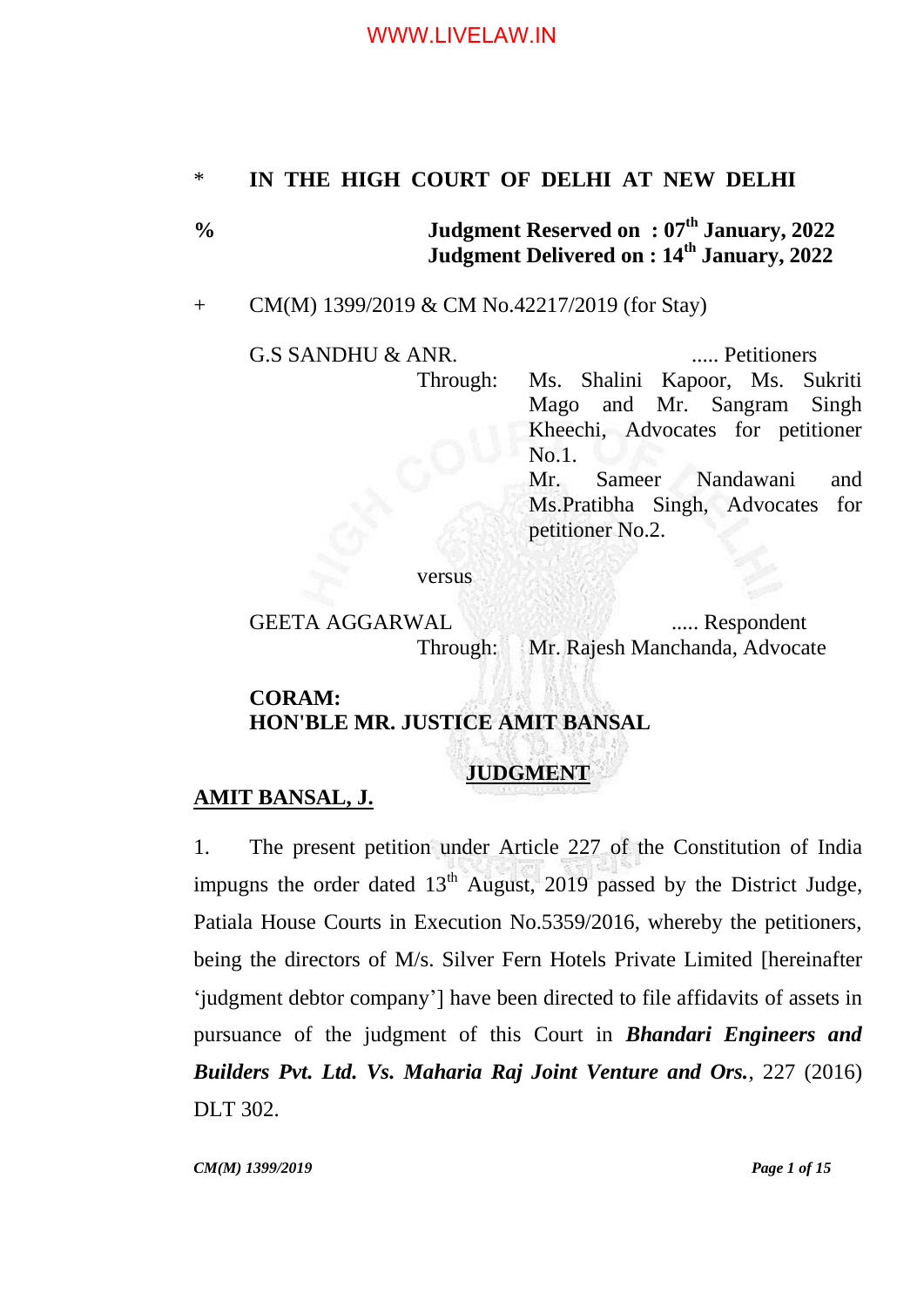2. The issue involved in the present petition was formulated by this Court in the order dated  $20<sup>th</sup>$  September, 2019 while issuing notice in the present petition, viz., whether directors of a company can be directed to file affidavits of their assets in an execution petition. Pursuant to directions passed by this Court, written submissions have been filed on behalf of the petitioners and the respondent/decree holder.

3. Brief facts to the extent relevant for deciding the present petition are set out below:

- 3.1 The respondent instituted a suit under Order XXXVII of the Code of Civil Procedure, 1908 (CPC) on  $16<sup>th</sup>$  January, 2012 for recovery of Rs.13,56,625/- against the judgment debtor company. The said suit was decreed in favour of the respondent on  $06<sup>th</sup>$  July, 2012 for a sum of Rs.6,00,000/- along with interest.
- 3.2 On  $12<sup>th</sup>$  August, 2013, execution proceedings were initiated by the respondent against the judgment debtor company seeking execution of the decree.
- 3.3 Thereafter, on  $19<sup>th</sup>$  August, 2013, warrants of attachment were issued against the judgment debtor company.
- 3.4 On  $20<sup>th</sup>$  January, 2014, auction sale was conducted in respect of the movable property of the judgment debtor company, which resulted in Rs.5,00,000/- being recovered by the decree holder.
- 3.5 On  $05<sup>th</sup>$  August, 2014, the decree holder moved an application under Order XXI Rule 37 of the CPC seeking detention of the petitioners, being the directors of the judgment debtor company. The said application was contested by the petitioners by filing a reply, stating that the judgment debtor company had become defunct after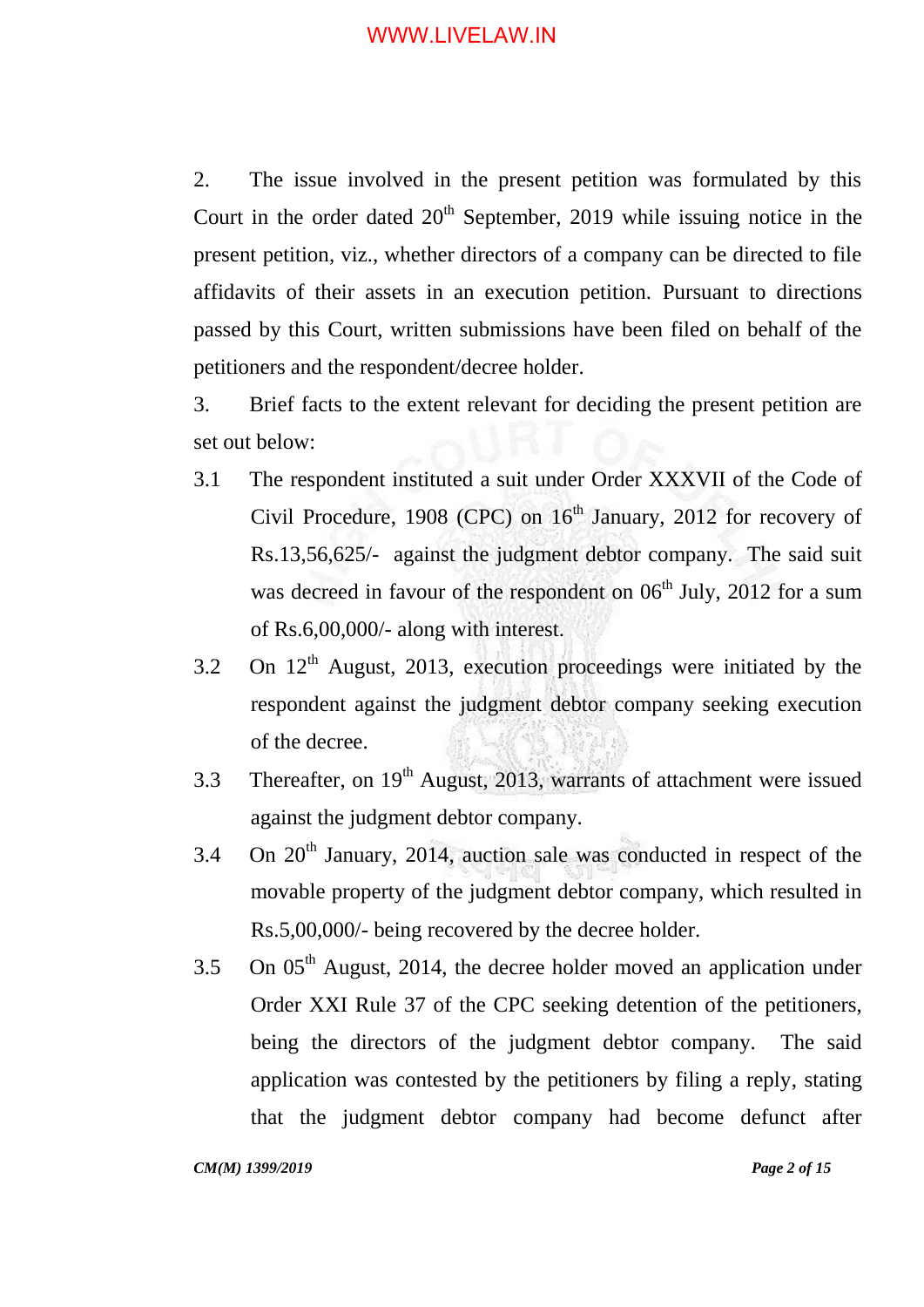attachment of its movable assets and there are no further assets in the judgment debtor company.

3.6 Vide the impugned order dated  $13<sup>th</sup>$  August, 2019, the Executing Court directed the petitioners to file affidavits of assets in pursuance of the judgment of this Court in *Bhandari Engineers and Builders Pvt. Ltd.* (supra).

4. Counsels appearing on behalf of the petitioners have contended that (i) the petitioners were neither parties in the suit filed by the respondent, nor were any averments made against the petitioners in the plaint; (ii) even in the application filed by the decree holder under Order XXI Rule 37 of the CPC, no specific allegations have been made against the petitioners; (iii) the petitioners, being directors of the judgment debtor company, were not parties to the suit which was decreed in favour of the respondent; (iv) decree was passed only against the judgment debtor company and not the petitioners but the petitioners were also made parties to the execution petition filed on behalf of the decree holder; and (v) under Order XXI of the CPC the directors of the judgment debtor company cannot be asked to file their list of assets.

5. Reliance has also been placed by the counsels for the petitioners on the judgments of *Anirban Roy and Ors. Vs. Ram Kishan Gupta and Ors*, 2017 SCC OnLine Del 12867; *Gurmeet Satwant Singh and Ors. Vs. Meera Gupta and Ors.*, 2019 SCC OnLine Del 9505; and, *Delhi Chemical and Pharmaceutical Works Pvt. Ltd. and Ors. Vs. Himgiri Realtors Pvt. Ltd. and Ors.*, 2021 SCC OnLine Del 3603.

6. *Per contra*, counsel appearing on behalf of the respondent contends that (i) only the petitioner no.1 has complied with the order dated  $20<sup>th</sup>$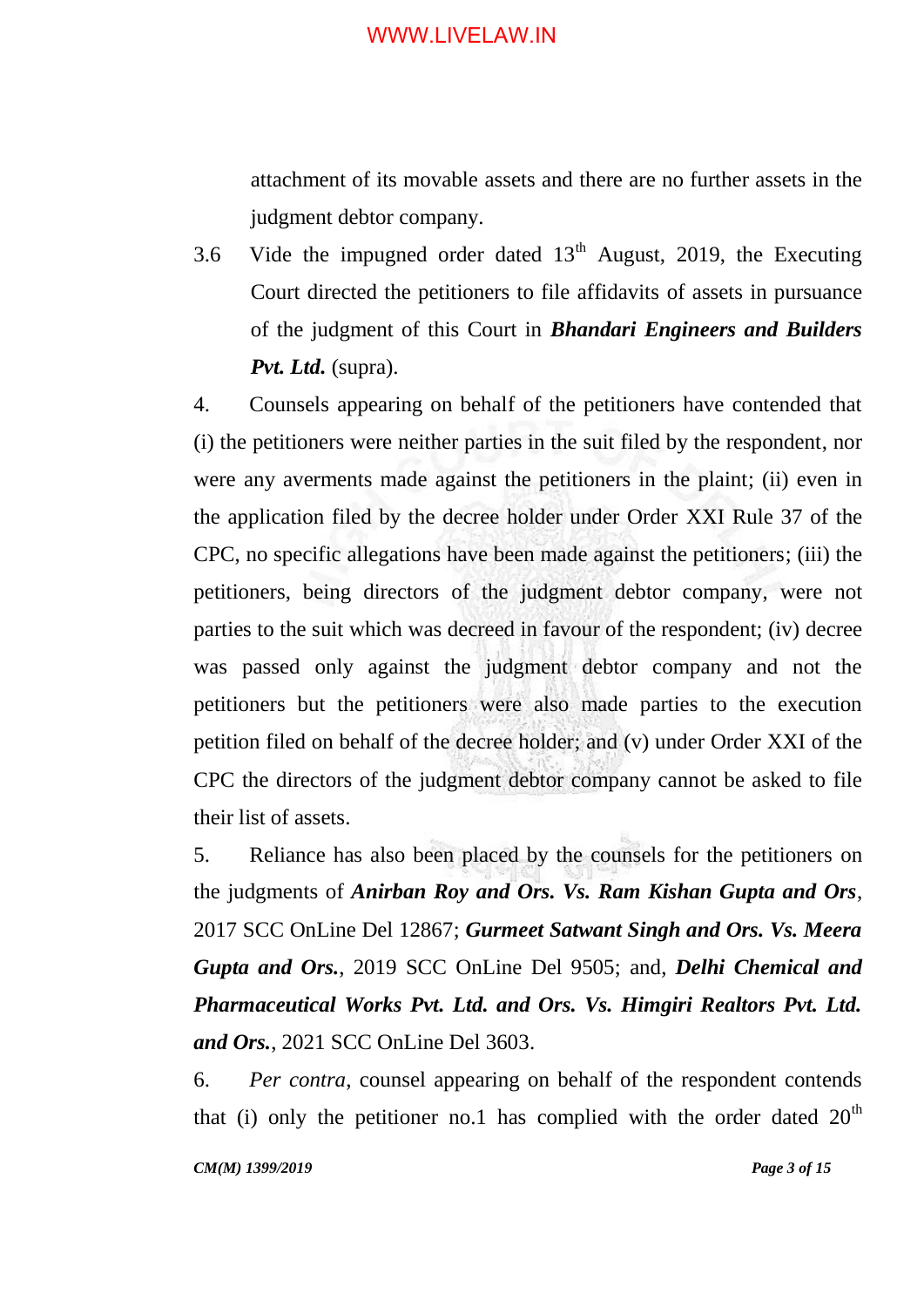September, 2019 passed by this Court to comply with the direction of the Executing Court; (ii) however, the petitioner no.2 has failed to comply with the direction of the Executing Court; (iii) it has been falsely stated by the petitioner no.1 in his affidavit that the judgment debtor company does not own any immovable property. Reliance in this regard has been placed from the balance sheet of the judgment debtor company; and, (iv) it has been falsely stated in the affidavit of the petitioner no.1 that all movable assets of the judgment debtor company were disposed of through auction and proceeds given to the decree holder.

7. While admitting that the petitioners were not parties in the suit or in the execution proceedings, the counsel for the decree holder contends that specific allegations were made in respect of the petitioners in the application filed on behalf of the decree holder under Order XXI Rule 37, that the petitioners were guilty of making false statement and fraud being committed upon the decree holder. It is further contended that the judgments cited on behalf of the petitioners in *Anirban Roy and Ors.* (supra) and *Delhi Chemical and Pharmaceutical Works Pvt. Ltd. and Ors.* (supra) are not applicable to the facts of the present case. There is no infirmity in the order passed by the Trial Court as when the said order was passed, the judgment in *Bhandari Engineers and Builders Pvt. Ltd.* (supra) had not been overruled. Reliance is placed on the judgment of the Supreme Court in *Delhi Development Authority Vs. Skipper Construction Co. (P) Ltd. and Ors.*, (2000) 10 SCC 130 to justify lifting of the corporate veil in view of the fraud committed by the petitioners, which was discovered by the decree holder in the course of the execution proceedings.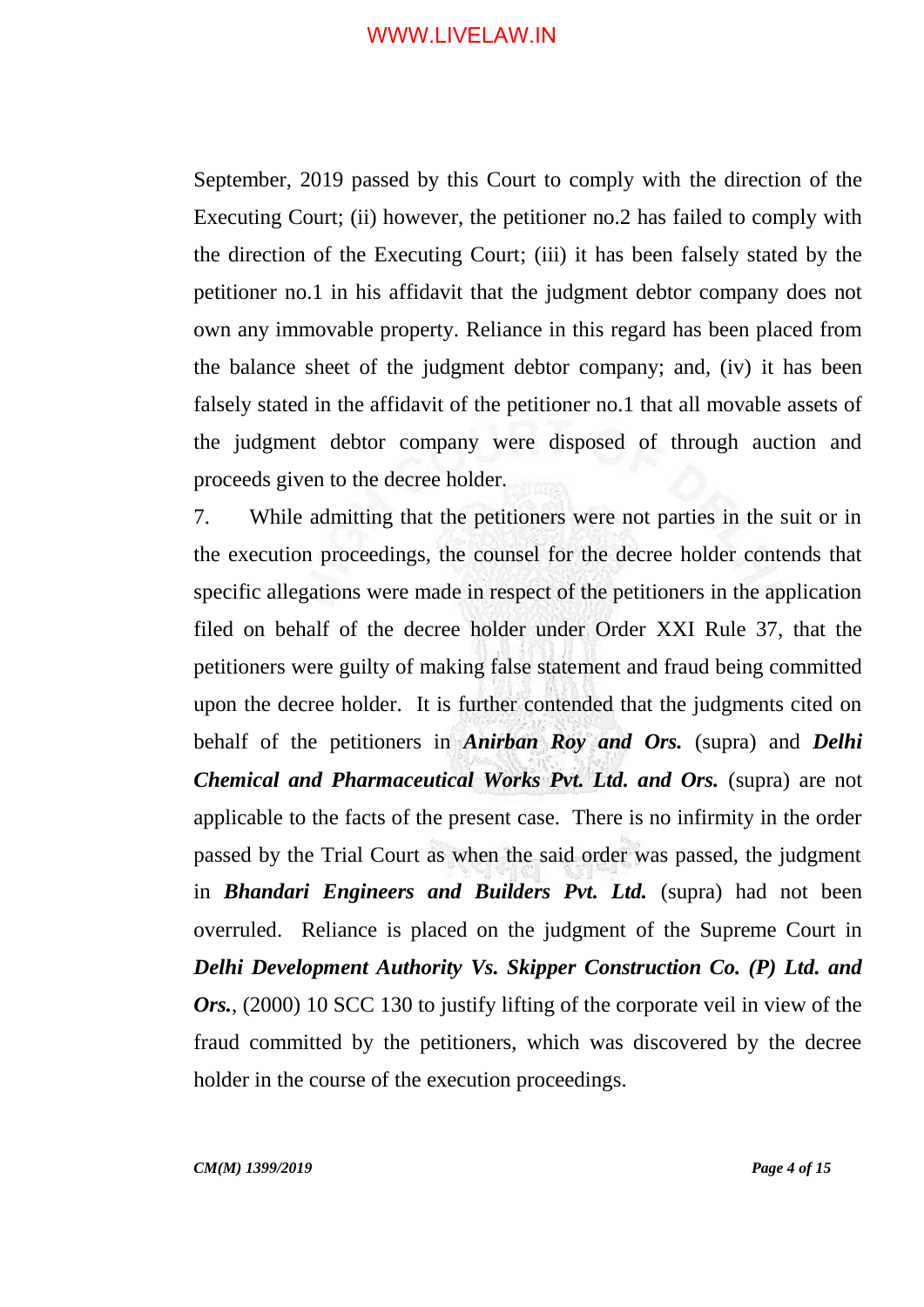8. In rejoinder, it has been submitted that the averments made in the application under Order XXI Rule 37 of the CPC are vague and general in nature and no specific allegations of fraud have been made against the petitioners. As regards non-compliance with the direction of this Court in the order dated  $20<sup>th</sup>$  September, 2019 by the petitioner no.2, it is submitted that an application seeking extension of time has been filed by the petitioner no.2 before the Executing Court and an extension has been granted.

9. I have considered the rival submissions and analyzed the judgments relied upon by the parties. The application on which the impugned order was passed was filed under Order XXI Rule 37 of the CPC, which is reproduced hereinafter:

*"37. Discretionary power to permit judgment-debtor to show cause against detention in prison.—(1) Notwithstanding anything in these rules, where an application is for the execution of a decree for the payment of money by the arrest and detention in the civil prison of a judgment-debtor who is liable to be arrested in pursuance of the application, the Court [shall], instead of issuing a warrant for his arrest, issue a notice calling upon him to appear before the Court on a day to be specified in the notice and show cause why he should not be committed to the civil prison :* 

*[Provided that such notice shall not be necessary if the Court is satisfied, by affidavit, or otherwise, that, with the object or effect of delaying the execution of the decree, the judgment-debtor is likely to abscond or leave the local limits of the jurisdiction of the Court.]* 

*(2) Where appearance is not made in obedience to the notice, the Court shall, if the decree-holder so requires, issue a warrant for the arrest of the judgment-debtor."*

10. Order XXI Rule 37 of the CPC provides that when an application is filed in execution proceedings for payment of money seeking arrest and civil imprisonment of the judgment debtor, the court would issue a notice to the

*CM(M) 1399/2019 Page 5 of 15*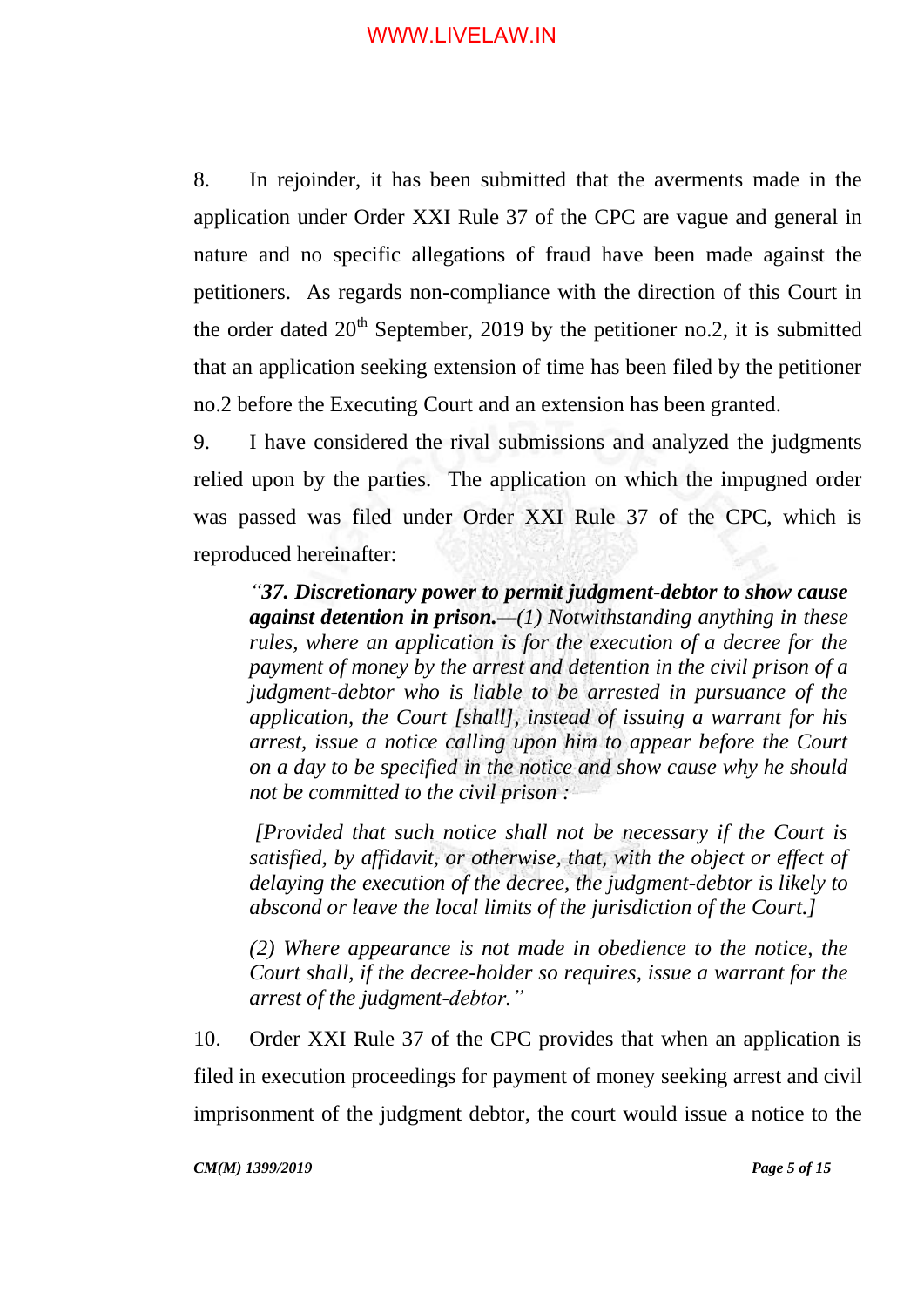judgment debtor as to why the judgment debtor should not be sent to the civil prison. Order XXI Rule 37 does not provide for a judgment debtor or its directors to file their list of assets. There is not even a prayer made in the aforesaid applications filed on behalf of the decree holder for the petitioners or the judgment debtor company to disclose their list of assets. Therefore, there was no occasion for the Executing Court to pass the impugned order directing the petitioners to file their list of assets under the provisions of Order XXI Rule 37 of the CPC.

11. The requirement to provide list of assets is provided in Order XXI Rule 41 of the CPC, which is reproduced hereinafter:

"*41. Examination of judgment-debtor as to his property.— [(1)] Where a decree is for the payment of money the decree-holder may apply to the Court for an order that—*

*(a) the judgment-debtor, or* 

*(b) [where the judgment-debtor is a corporation], any officer thereof, or* 

*(c) any other person,*

*be orally examined as to whether any or what debts are owing to the judgment-debtor and whether the judgment-debtor has any and what other property or means of satisfying the decree; and the Court may make an order for the attendance and examination of such judgment-debtor, or officer or other person, and for the production of any books or documents.* 

*[(2) Where a decree for the payment of money has remained unsatisfied for a period of thirty days, the Court may, on the application of the decree-holder and without prejudice to its power under sub-rule (1),. by order require the judgment-debtor or where the judgment-debtor is a corporation, any officer thereof, to make*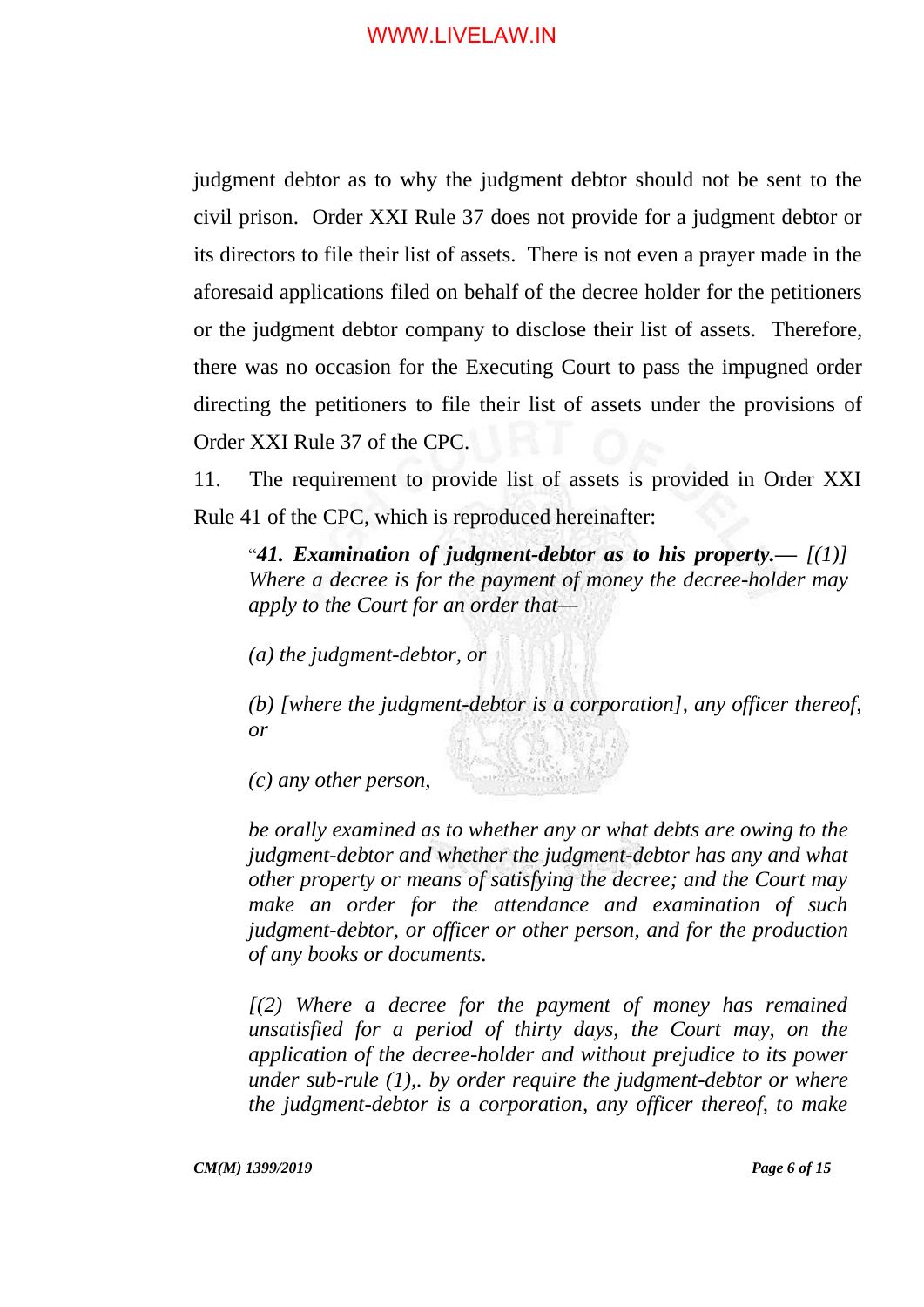*an affidavit stating the particulars of the assets of the judgmentdebtor.]*

*[(3) In case of disobedience of any order made under sub-rule (2), the Court making the order, or any Court to which the proceeding is transferred, may direct that the person disobeying the order be detained in the civil prison for a term not exceeding three months unless before the expiry of such term the Court directs his release.]"*

12. Sub-rule (1)(b) of Order XXI Rule 41 provides that where a money decree is against the judgment debtor which is a corporation, the decree holder may **apply to the court** for an officer of the said corporation to be orally examined to determine the quantum of debts that are owed by the judgment debtor and whether judgment debtor has the means of satisfying the decree. Order XXI Rule 41(2) provides that **on an application of a decree holder** the court has the power to require the judgment debtor or where the judgment debtor is a corporation, any officer to file an affidavit stating **the particulars of the assets of the judgment debtor**. Order XXI Rule 41(3) provides that in case of disobedience of any order made under Order XXI Rule 41(2), the court may direct civil imprisonment of the person disobeying the said order.

13. It appears that the Executing Court has invoked the provisions of Order XXI Rule 41(2) of the CPC and relied on the judgment of this Court in *Bhandari Engineers and Builders Pvt. Ltd.* (supra) in passing the impugned order to direct the petitioners to file their personal list of assets. Before coming to the judgment of this Court in *Bhandari Engineers and Builders Pvt. Ltd.* (supra), it may be pertinent to mention here that there is no requirement at all under Order XXI Rule 41 of the CPC for filing of the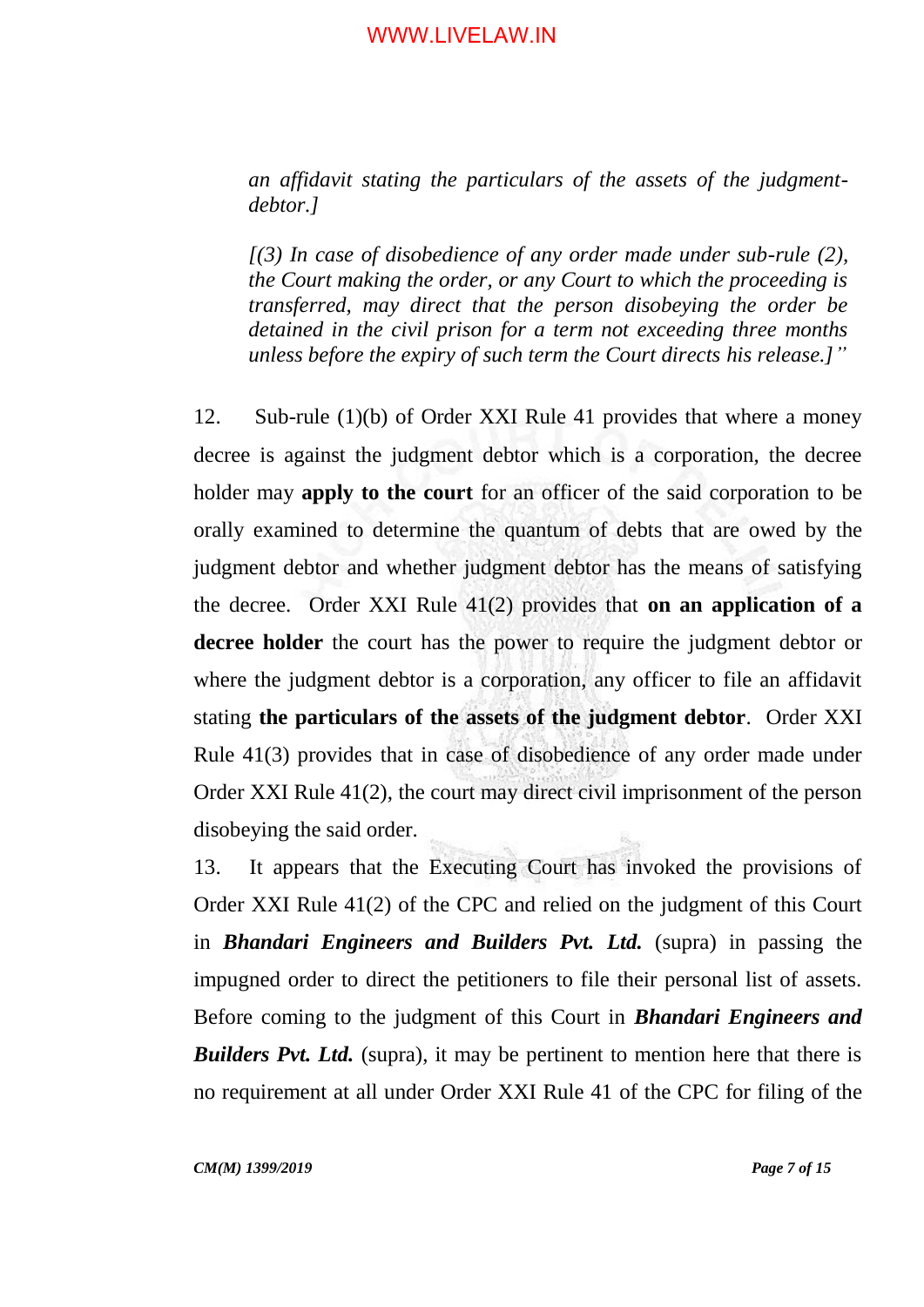list of personal assets of the directors/officers of the judgment debtor company. The requirement is only to file particulars of assets of the judgment debtor. Further, the power under Order XXI Rule 41(2) of the CPC can only be invoked upon an application filed on behalf of the decree holder and in the present case, admittedly, no application has been filed by the decree holder under Order XXI Rule 41(2) of the CPC.

14. In *Bhandari Engineers and Builders Pvt. Ltd.* (supra), a Single Bench of this Court directed that in cases of execution of money decrees, the judgment debtor, at the initial stage itself should be directed to file particulars of assets as on the date of the institution of the suit as well as of the current date under Order XXI Rule 41(2) of the CPC along with the statement of the bank accounts for the last three years. It was further provided that if the judgment debtor's affidavit does not sufficiently disclose assets, a further affidavit may also be directed to be filed and the judgment debtor be also examined orally under Order XXI Rule 41(1) of the CPC. This constituted the dicta of *Bhandari Engineers and Builders Pvt. Ltd.*  (supra). Thereafter, the Court in *Bhandari Engineers and Builders Pvt. Ltd.* (supra) directed, *inter alia*, the directors of the judgment debtor company therein to file the details of their personal assets. However, the aforesaid directions with regard to the directors filing affidavits of their personal assets was only in the facts and circumstances of the said case and was not the dicta of the said case. Therefore, the reliance placed by the Executing Court on the judgment in *Bhandari Engineers and Builders Pvt.*  Ltd. (supra) for directing the petitioners to file their affidavit of personal assets is clearly erroneous.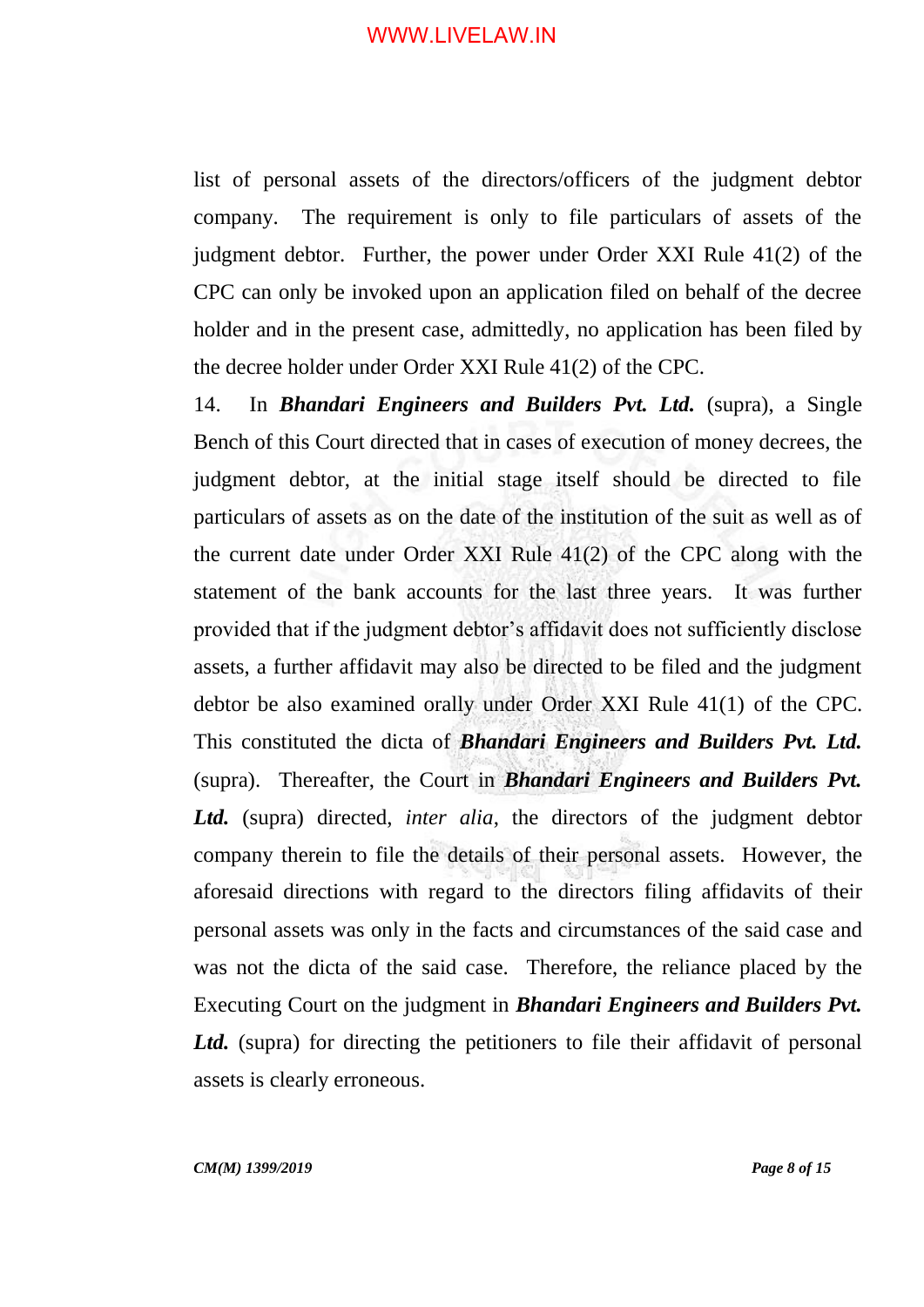15. In this regard, reference may be made to the observations made by a Single Bench of this Court in *Anirban Roy and Ors.* (supra), wherein this aspect of the judgment in *Bhandari Engineers and Builders Pvt. Ltd.*  (supra) was considered. The relevant observations are set out below:

*"14. As far as reference to Bhandari Engineers & Builders Pvt.Ltd. supra is concerned, a perusal thereof does not show this Court to have held that in every case of execution of a money decree against a company, the Directors of the judgment debtor company are required to furnish details of their personal properties. The direction to the Directors, in Bhandari Engineers & Builders Pvt. Ltd. supra, was on account of the business relationship as found therein. There is no such finding in the present case."*

16. Even in the subsequent judgments<sup>1</sup> passed by this Court in **Bhandari** *Engineers and Builders Pvt. Ltd.* (supra), no directions were made for filing of affidavit of assets by the directors of the judgment debtor company therein. Even while formulating the format in which the list of assets has to be filed by the judgment debtor, no observations were made with regard to filing of personal assets of the directors of the judgment debtor company therein.

17. In *Delhi Chemical and Pharmaceutical Works Pvt. Ltd. and Ors.*  (supra), a Division Bench of this Court (of which I was a part) observed that a direction under Order XXI Rule 41(2) of the CPC can only be made upon an application filed by the decree holder in that behalf. As per the provisions of Order XXI, the decree holder has to first make efforts to

 $\overline{a}$ 

<sup>1</sup> *Bhandari Engineers and Builders Pvt. Ltd. Vs. Maharia Raj Joint Venture and Ors.*, (2020) 266 DLT 106; *Bhandari Engineers and Builders Pvt. Ltd. Vs. Maharia Raj Joint Venture and Ors.*, 2020 SCC OnLine Del 1969; *Bhandari Engineers and Builders Pvt. Ltd. Vs. Maharia Raj Joint Venture and Ors.*, 2021 SCC OnLine Del 3595.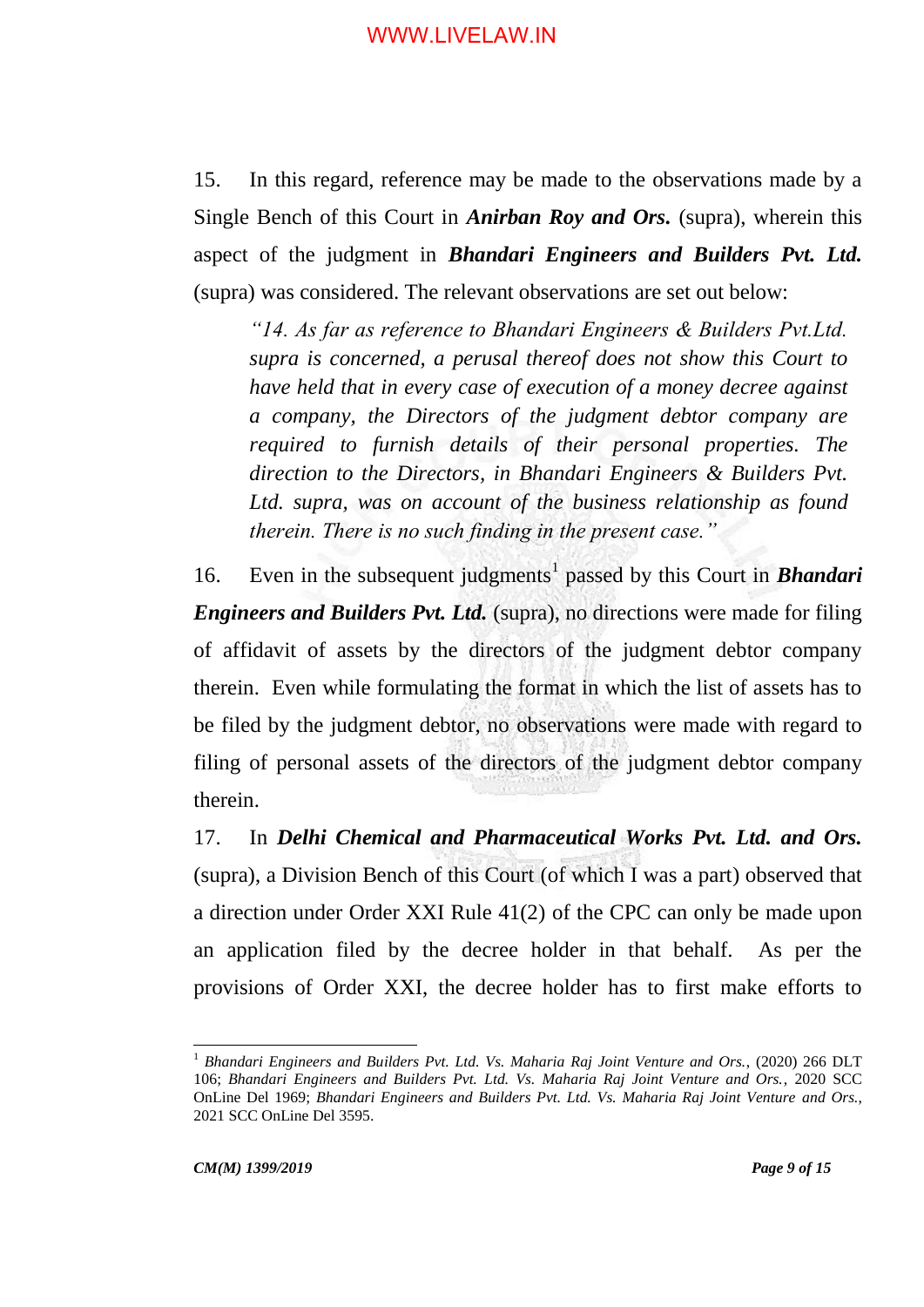determine and find out the assets of the judgment debtor and only if the decree holder is unable to find the same, the assistance of the court can be taken under Order XXI Rule 41(2) of the CPC for direction that the judgment debtor be directed to disclose its list of assets on affidavit. But for such a direction to be passed, an application has to be filed by the decree holder under Order XXI Rule 41(2) of the CPC. In this regard, observations made by the Division Bench in *Delhi Chemical and Pharmaceutical Works Pvt. Ltd. and Ors.* (supra) are set out below:

*"57. We are thus of the view that Bhandari Engineers & Builders Pvt Ltd. supra, to the extent extends what is laid down therein to execution proceedings pertaining to all money decrees and to all courts executing a money decree, cannot said to be good law. Axiomatically, what is held in Bhandari Engineers & Builders Pvt. Ltd. supra could not have been followed in the execution proceedings from which this appeal arises.*

*xxx xxx xxx 62. As per the existing provisions of Order XXI Rule 41 of the CPC, the Commercial Division, in our view erred in issuing direction to judgment debtors to file affidavits and affidavits in a form other than as prescribed in the CPC. The impugned orders do not record that the decree holder had applied therefor, verbally or in writing. A direction under Order XXI Rule 41 could not have been issued without the decree holder applying therefor. Such direction could not have been issued without, inspite of taking steps and owing to obstruction by the judgment debor, the decree remaining unsatisfied. No reason whatsoever has been given in the impugned orders as to why the directions as issued were called for in the facts of the case or why affidavit in the form prescribed in the CPC could not have sufficed."*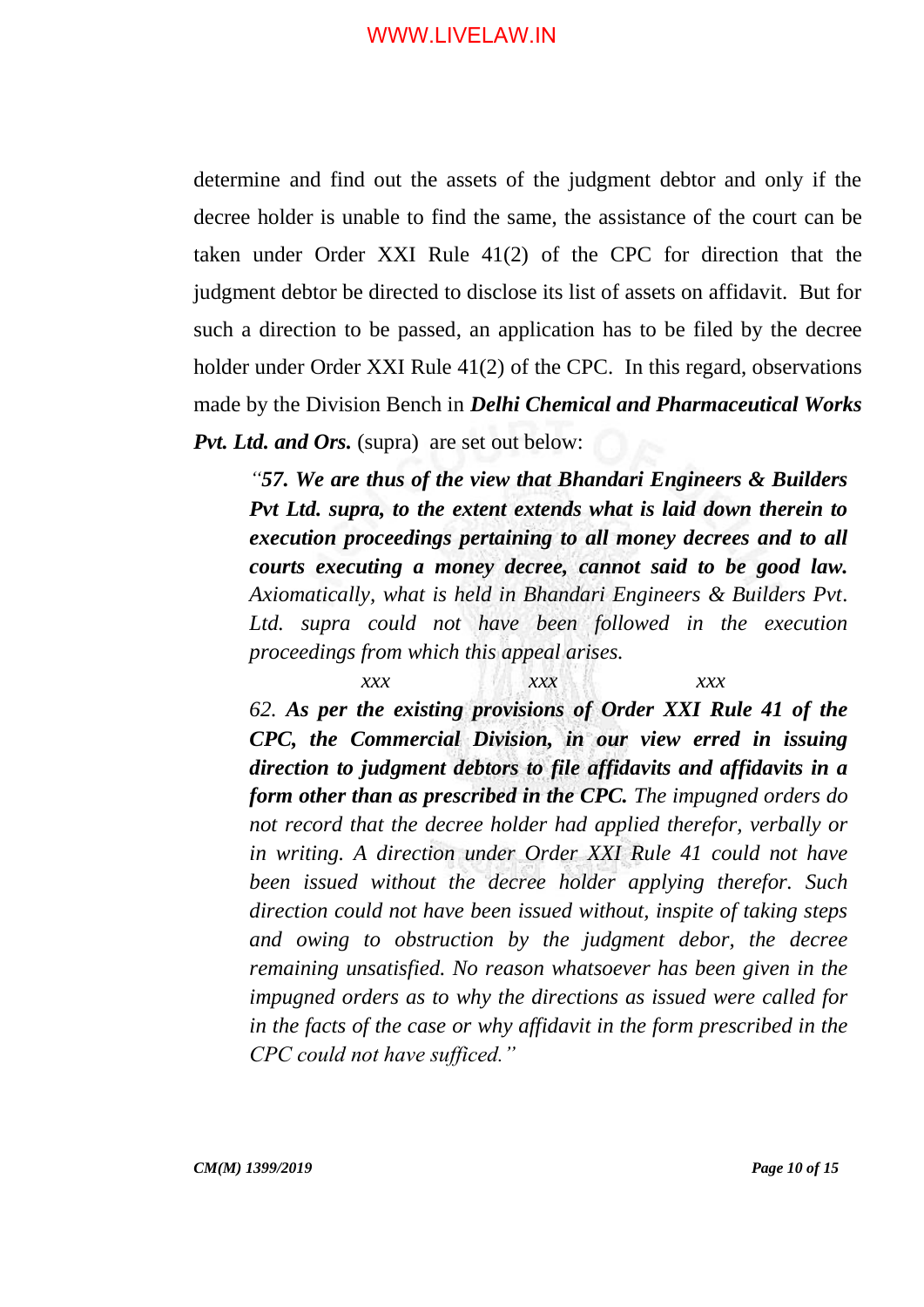18. At this stage, reference may also be made to the judgment in *Anirban Roy and Ors.* (supra). In the said case also, this Court was dealing with a petition under Article 227 of the Constitution of India impugning an order passed in execution proceedings in exercise of powers under Order XXI Rule 41 of the CPC directing the petitioners therein, being directors of the judgment debtors company, to disclose their personal assets in terms of judgment dated 11<sup>th</sup> January, 2016 in **Bhandari Engineers and Builders** *Pvt. Ltd.* (supra). While allowing the said petition and quashing the direction of the Executing Court directing the directors to file their personal list of assets, it was observed by the court as under:

*"7. A routine direction against Directors and shareholders of judgment-debtor companies turns the elementary principle of company law, a company law being a legal entity, is distinct from its shareholders and Directors, on its head.*

*8. It is settled principle of law that the Directors and shareholders of a company are not liable for the dues of the company except to the extent permitted by law.*

*9. I have in V.K. Uppal v. Akshay International Pvt. Ltd. MANU/DE/0320/2010 held; (i) that there is no provision in the CPC for execution of a money decree against a Pvt. Ltd. company, against its directors; (ii) that though Order XXI Rule 50 of the CPC does provide for execution of a money decree against a firm, from the assets of the partners of the said firm mentioned in the said Rule but there is no provision with respect to directors of a company; (iii) that the Executing Court cannot go behind the decree and can execute the same as per its form only; (iv) that if the decree is against the company, the executing Court cannot execute the decree against anyone other than the judgment-debtor company or against the assets and properties of anyone other than the judgment-debtor company; (v) that the identity of a director or a* 

*CM(M) 1399/2019 Page 11 of 15*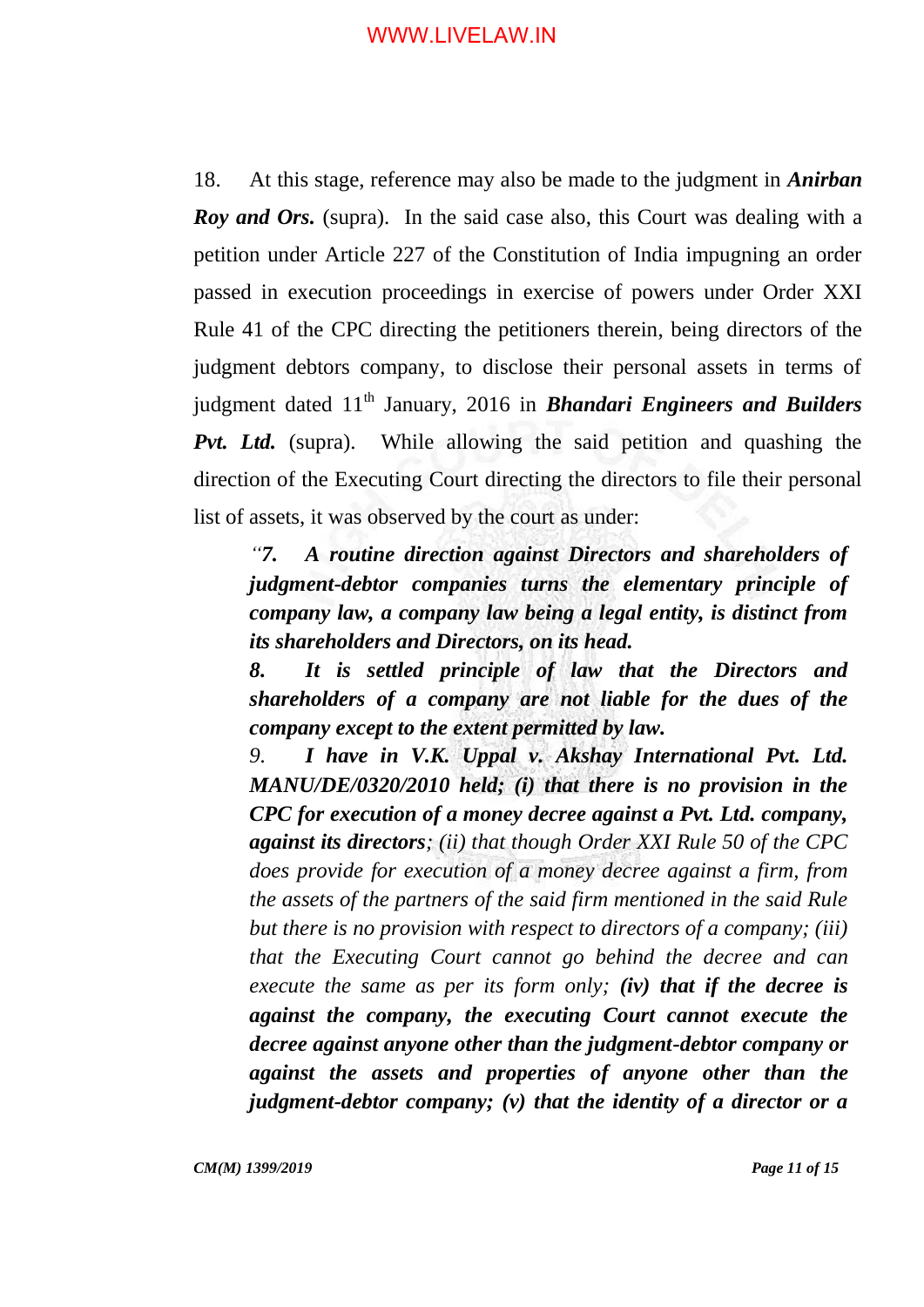*shareholder of a company is distinct from that of the company-that is the very genesis of a company or a corporate identity or a juristic person;(vi) the classic exposition of law in this regard is contained in Solomon v. Solomon & Co. Ltd. 1897 AC 22 where the House of Lords held that in law, a company is a person all together different from its shareholders and directors and the shareholders and Directors of the company are not liable for the debts of the company except to the extent permissible; (vii) that though a Single*  Judge of this Court in Jawahar Lal Nehru Hockey Tournament v. *Radiant Sports Management MANU/DE/1756/2008 : 149(2008) DLT 749 observed that there could be a case where the Court even in a execution proceeding lifts the veil of a closely held company, particularly a Pvt. Ltd. company and in order to satisfy a decree, proceed against the personal assets of its directors and shareholders but the said judgment was over ruled by the Division Bench EFA(OS) No. 17/2008 decided on 7th November, 2008 and reported as MANU/DE/1756/2008 : , finding that the director of the company had agreed to be personally liable to satisfy the decree and for this reason holding him liable; however the Division Bench refrained from commenting authoritatively on the aspect of lifting of the corporate veil in execution; (viii) that though Section 53 of the Transfer of the Property Act, 1882 allows the creditors to have a transfer of property made with an intent to defeat the creditors set aside but a case therefor has to be pleaded; (ix) that it cannot be laid as a general proposition that whenever the decree is against a company, its Directors/shareholders would also be liable-to hold so would be contrary to the very concept of limited liability and obliterate the distinction between a partnership and a company; (x) that though the Courts have watered down the principle in Solomon supra to cover the cases of a fraud, improper conduct, etc. as laid down in Singer India Ltd. v. Chander Mohan Chadha MANU/SC/0626/2004 : (2004) SCC 1 but a case therefor has to be made out; (xi) that the decree holders in that case had not made out*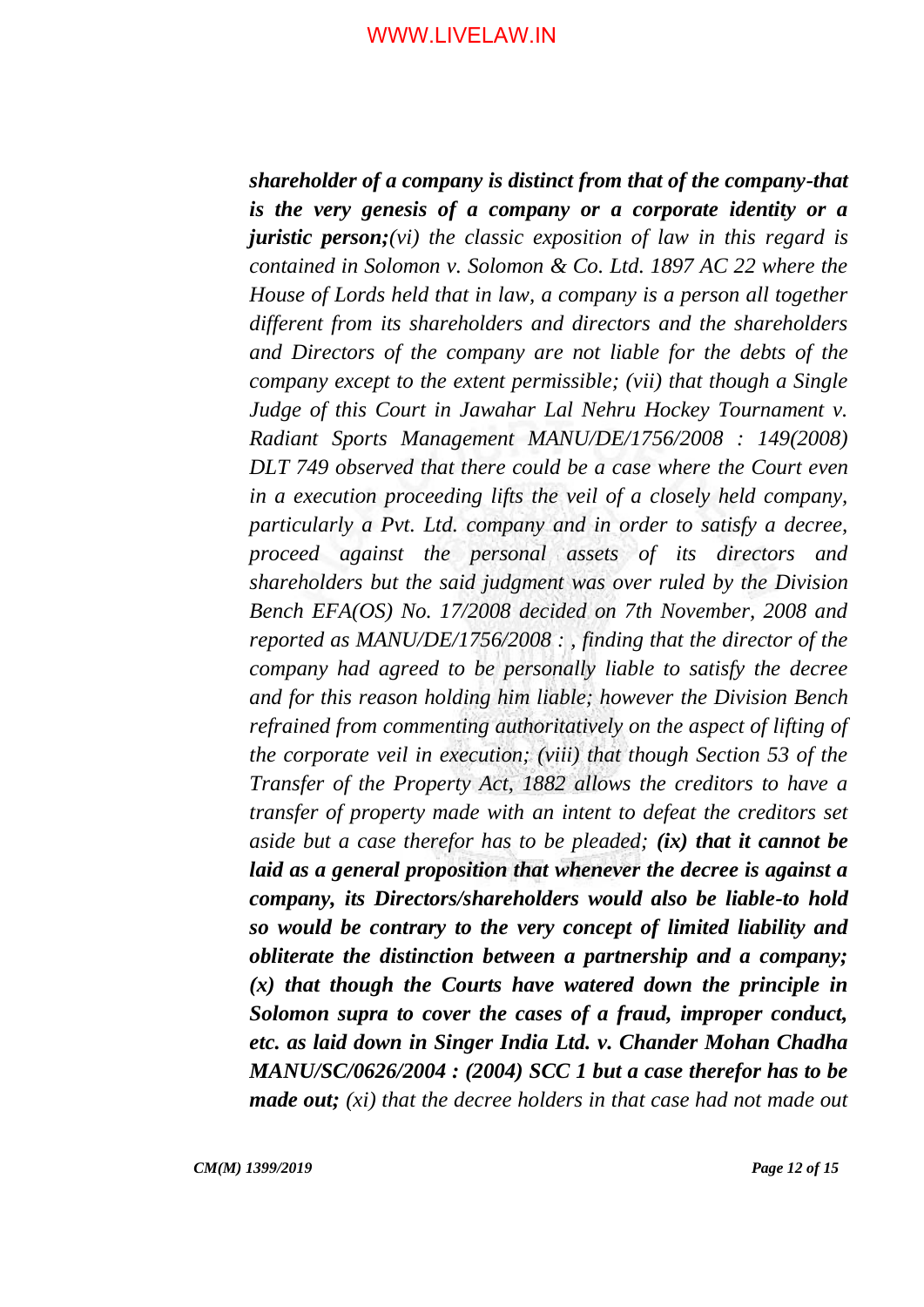*any case therefor; the directors were not parties to the proceedings in which decree was passed and were not impleaded in the execution petition also and there were no averments in the execution petition of fraud or improper conduct or of incorporation of the company to evade obligations imposed by law and in which situations Supreme Court in Singer India Ltd. supra has held that the corporate veil must be disregarded.*

*10. Applying the aforesaid principles, the decree in favour of the respondent No. 1 and against the respondent No. 2 for recovery of money cannot be executed against the petitioners for the reason of the petitioners being directors of the respondent No. 2.*

*xxx xxx xxx 17. The direction impugned is evidently under sub-Rule (2) of Order XXI Rule 41. However what the said rule permits is a direction for disclosure of the particulars of the assets of the judgment-debtor and not assets of any other person. Though Order XXI Rule 41(1) also permits the Court to examine "any other person" but the words "any other person" are absent from sub-Rule (2) of Rule 41 which permits a direction only against the judgment-debtor where the judgment-debtor is a corporation, against any officer thereof and disclosure as aforesaid, of assets of the judgment debtor only and not of personal assets of such officer.*

*18. Once the directors of a company are not judgment-debtor in a decree against a company, there can be no direction to them to disclose their assets. Mr. Justice Chagla of the Bombay High Court, in Bachubai Manjrekar v. Raghunath Ghanshyam Manjrekar MANU/MH/0159/1941 : ILR 1942 Bombay 128 held that except in very exceptional circumstances, the Court should never make an order under Order XXI Rule 41 of CPC without in the first instance giving notice to the party against whom an order is sought. In the present case, the order against the petitioners has been made*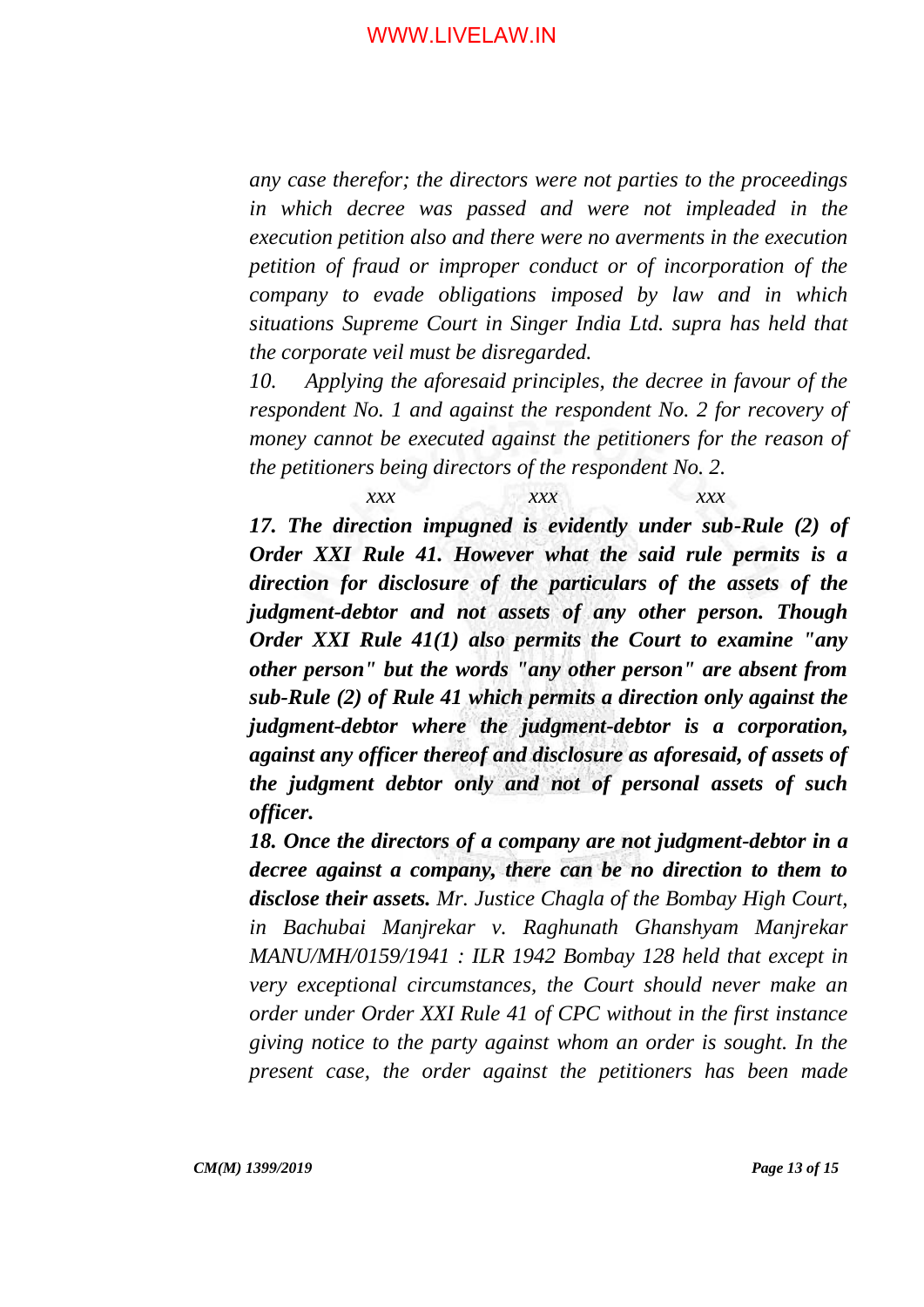*without even giving any opportunity to the petitioners to show cause as to why the direction against them should not be issued."*

19. The present case is squarely covered by the aforesaid observations of this Court in *Anirban Roy and Ors.* (supra). In view of the fact that no decree has been passed against the petitioners, the decree against the judgment debtor company cannot be executed against the petitioners. Just because the petitioners are directors of the judgment debtor company, they cannot be directed to disclose their personal assets. There is no requirement under Order XXI Rule 41(2) for a direction to be passed against the officers of the judgment debtor company to file their personal list of assets. Even in respect of the judgment debtor, the affidavit of assets can only be directed to be filed upon an application having been filed on behalf of the decree holder under Order XXI Rule 41(2) of the CPC. Such a direction cannot be passed *suo motu* by the Executing Court.

20. In the present case, there was no occasion to pass the aforesaid direction since the application was filed by the decree holder under Order XXI Rule 37 of the CPC. Therefore, the Executing Court committed an error in issuing direction to the petitioners to file affidavits by placing reliance on the judgment of this Court in *Bhandari Engineers and Builders Pvt. Ltd.*  (supra).

21. In the judgment of *Skipper Construction* (supra), a clear case for lifting of the corporate veil was made out in the facts and circumstances of the matter. However, in the present case, only vague and general averments with regard to fraud have been made by the decree holder against the petitioners in their application filed under Order XXI Rule 37 of the CPC